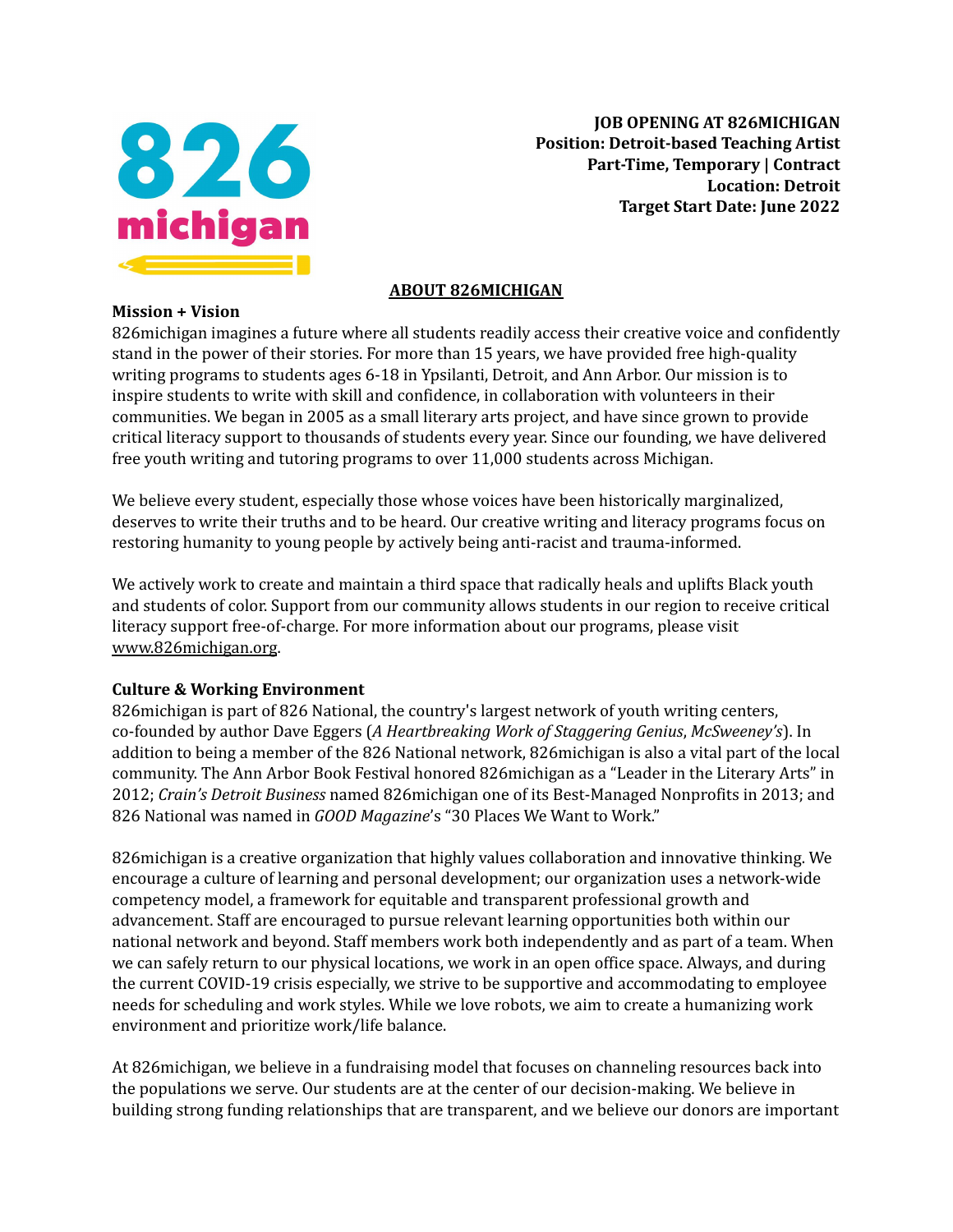parts of our larger community. We are actively seeking ways to connect with other organizations, as we are advocates of mutual support.

#### **Commitment to Inclusion**

As an organization committed to encouraging youth in their creative expression, personal growth, and academic success, 826michigan recognizes the importance of diversity at all levels and in all aspects of our work. In order for us to serve students in a manner that is respectful, culturally sensitive, and effective, we must collectively and intentionally invest in building a diverse and inclusive organization where all are safe and welcomed. 826michigan prohibits discrimination or harassment on the basis of race, religion, ethnicity, age, gender identity, sexual orientation, socio-economic status, nationality, marital status, English fluency, parental status, citizenship, military service, or disability of any person employed by or seeking employment with 826michigan. 826michigan is an equal opportunity employer.

# *About the Position*

We are seeking an experienced, enthusiastic, and creative educator to support our **in-person writers club programs in Detroit**. With supervision from the Education Director, the teaching artist will supervise volunteer coordination and day-to-day delivery of our Detroit programs with Detroit Public Schools Community District Monday - Thursday between 12-4pm between July 11-August 4, 2022.

Teaching Artist responsibilities include:

- Coordinate writers club program day-to-day operations
	- Preparation of daily writers club materials for students and volunteers
	- Pre-program and post-program volunteer huddle (for lesson review and feedback)
	- Direct program facilitation for two daily 90-minute writers club sessions with elementary school students
	- Support for volunteers leading small group work
	- Coordination of end-of-program reading and showcase
	- Communication with on-site school staff, volunteers, and students and families as needed
- Adapt lesson plans and other program content as needed to fit interests and needs of students and volunteers
- Serve as primary liaison between DPSCD students and families and 826 michigan, especially for individual student matters
- Supervise all volunteers related to writers club programs
- Take attendance and collect feedback from students and volunteers daily

# Training:

- Training and program preparation time take place June 21-July 8, 2022
	- $\circ$  Program preparation hours can be flexible, partially virtual, and scheduled with 826michigan staff
	- Training includes four full virtual days of professional development sessions with DPSCD June 27-30